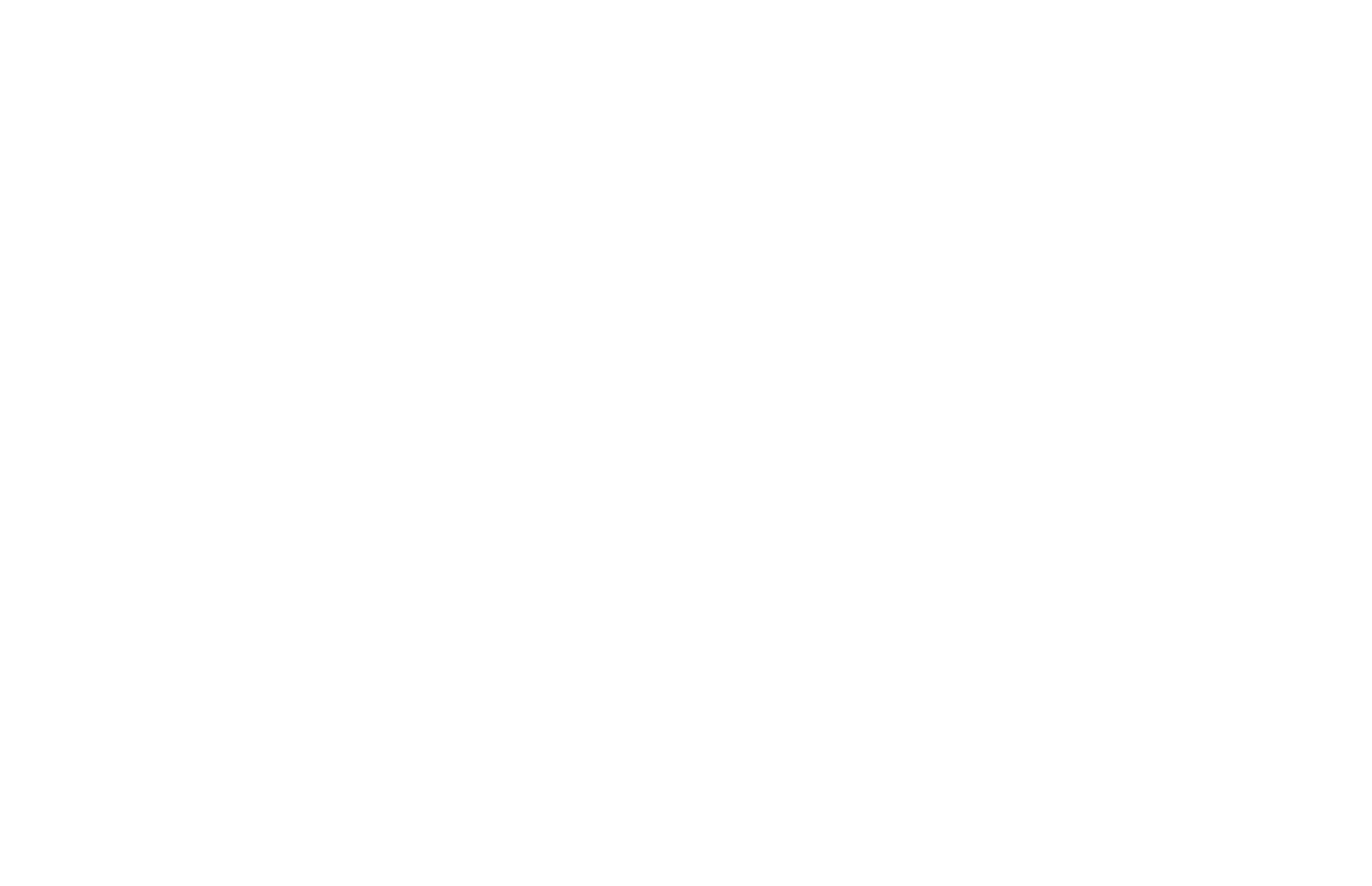### **Welcome**

Thank you for making Fishman a part of your acoustic experience. We are proud to offer the finest acoustic amplification products available; high-quality professional-grade tools which empower you to sound your very best.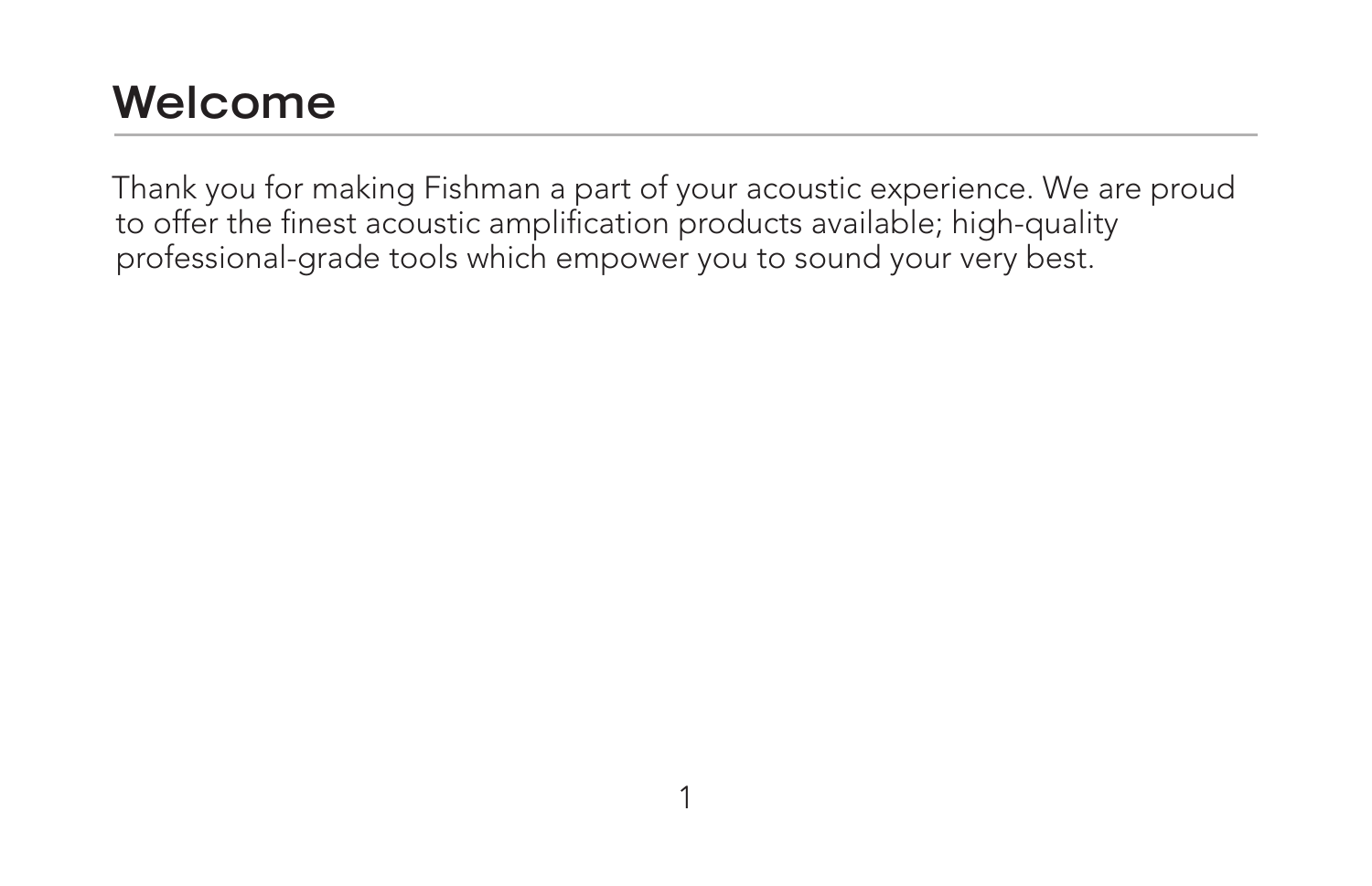### **Controls**

**Plug In •** Connect the Matrix Infinity to your amplifier or PA with a 1/4-inch instrument cable. To conserve battery life, remove the instrument cable from the guitar when the system is not in use.

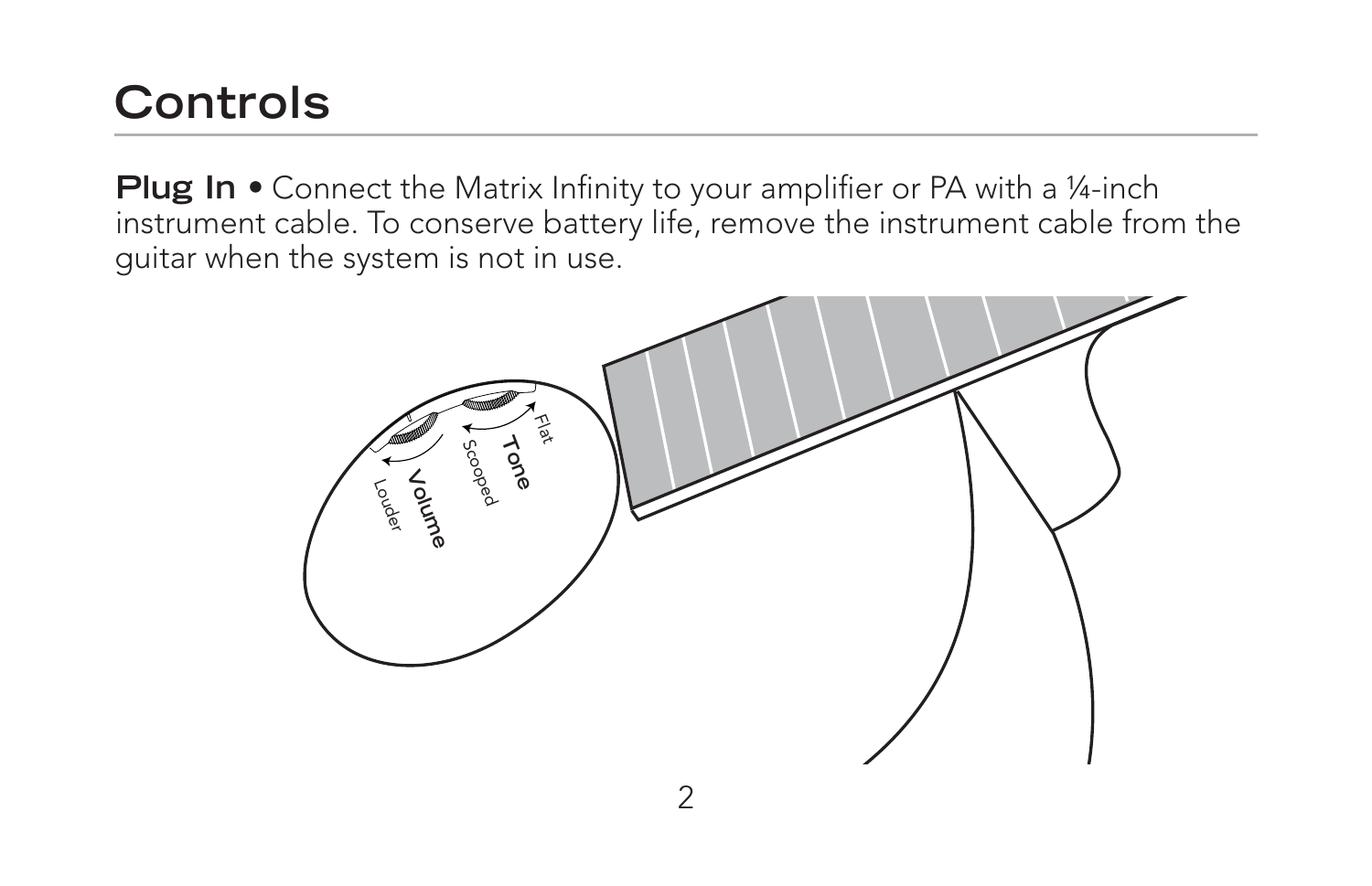# **Controls**

**Volume •** For the cleanest noise-free sound, set the volume as high as possible without causing your amp or mixer to distort.

**Tone** • This innovative one-knob tone control lets you adjust between the natural undersaddle sound with no EQ (flat) and a variable "Scooped" tone with emphasized bass & treble and reduced midrange.

- Turning the Tone control to the right makes the pickup sound more open and airy while adding punch. The midrange attenuation can also be useful for helping the guitar blend with singers by reducing competing frequencies the guitar produces in the vocal range.
- Try the Tone control in the middle position for fingerpicking, when you need just a bit of midrange cut.
- Roll the Tone control all the way to the left for a neutral, unaltered tone.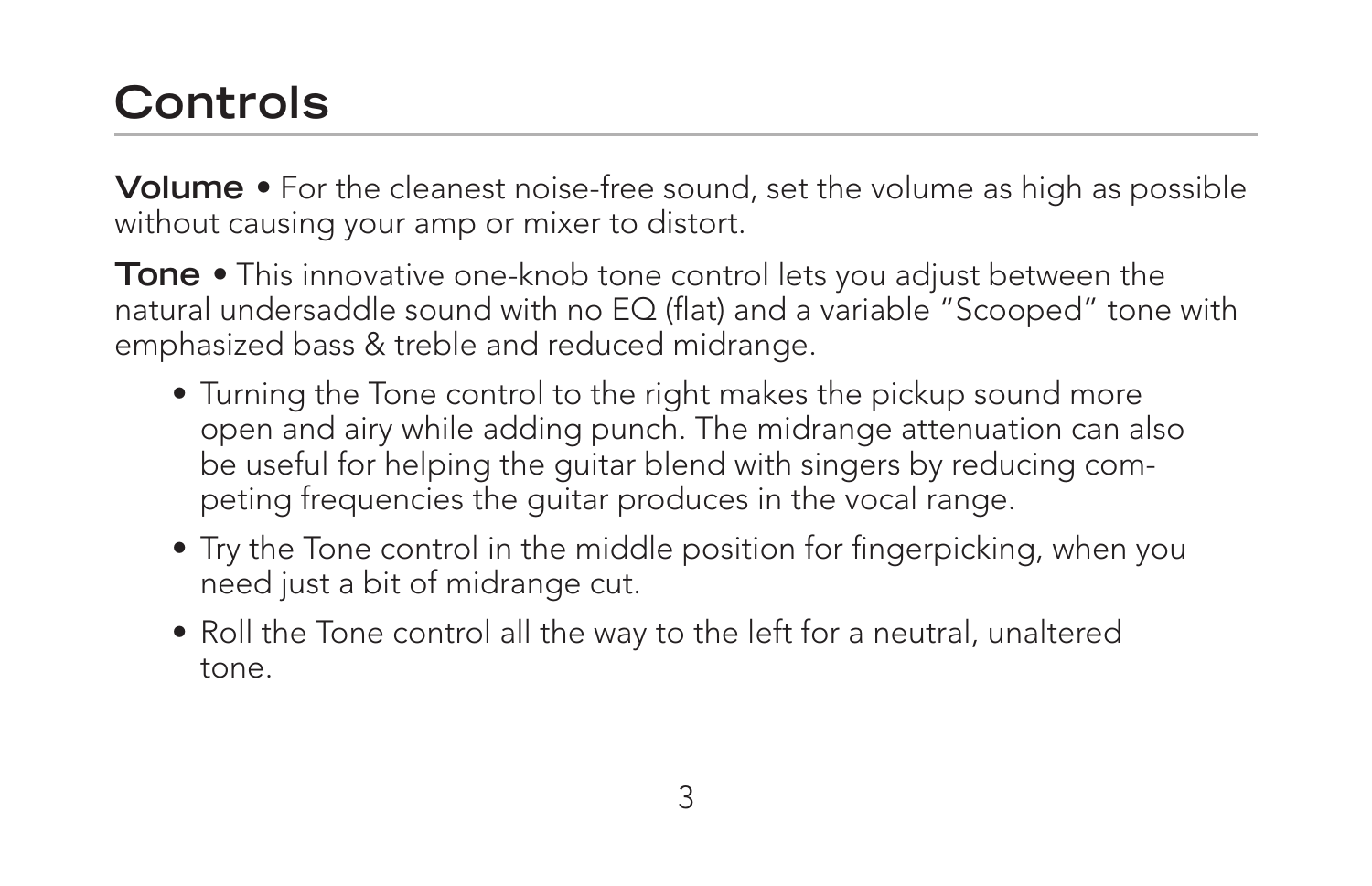## **Additional Controls**

### **Voicing Switch**

This switch, located on the underside of the control module, selects how the pickup is voiced. The switch position away from the soundhole provides a subtle bass boost and extended low end for added punch. The switch position towards the soundhole yields a flatter response. Choose the setting that works for your instrument and your performance requirements. Here are some guidelines

- The boosted bass voicing (push switch away from soundhole) compliments solo guitarists and singers who accompany themselves, especially with smaller instruments.
- The flatter voicing (switch towards soundhole) helps cut through the mix when playing with a band. It also helps control boominess and low frequency feedback onstage, especially with full-size guitars.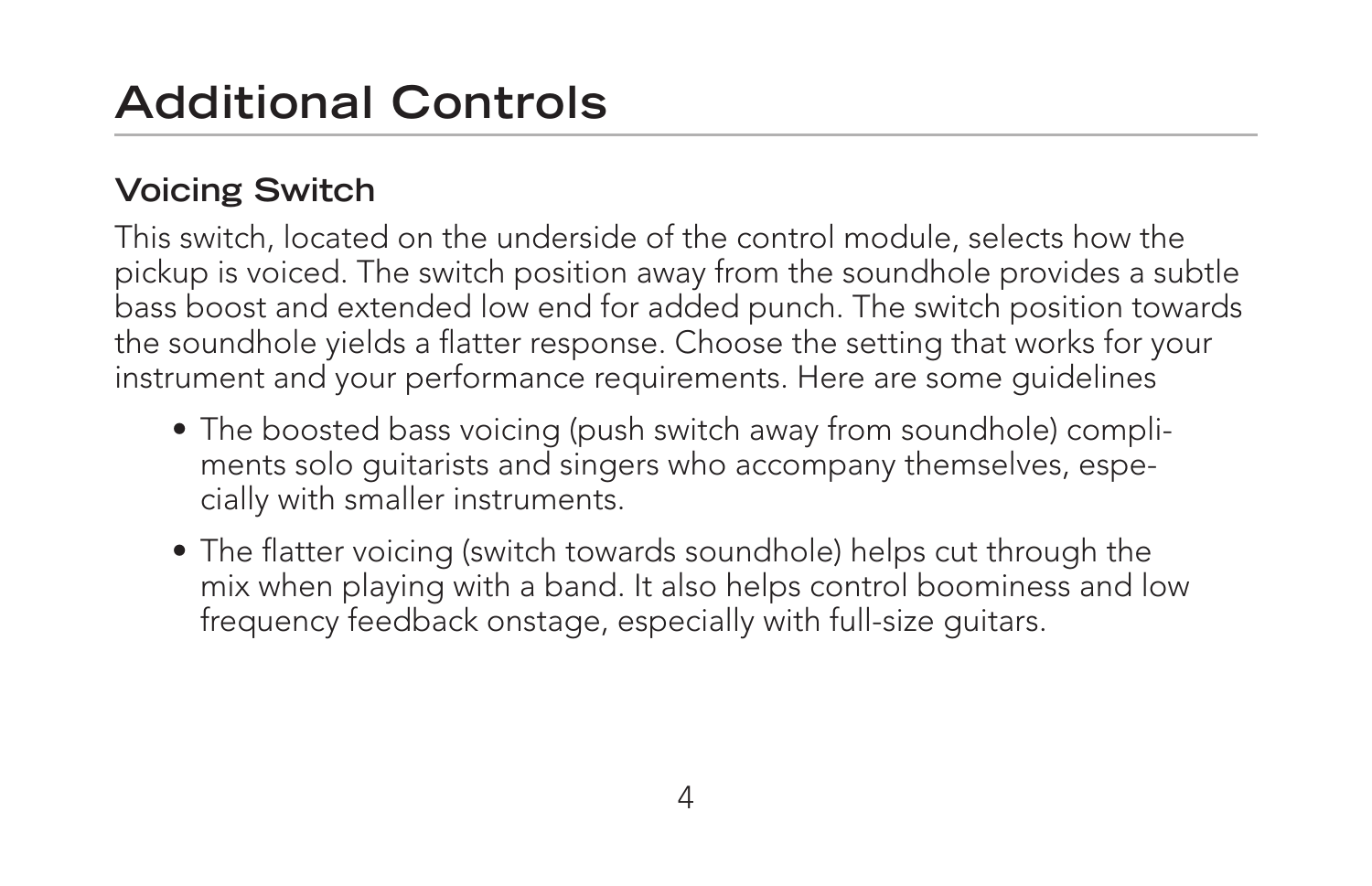### **Battery Replacement**

A low battery LED is built into the preamp housing mounted inside the guitar. When the Battery LED lights steadily, it is time to change the battery. To replace the battery, remove the fabric battery bag that is mounted inside the guitar.

If you ship your guitar, we recommend you remove the battery as a precaution. Although unlikely, it is possible for the battery to jar loose inside the instrument during shipment.

### **Troubleshooting**

Installation by a qualified professional is strongly recommended.

Should you have any problems, please check with your installer or refer to the online installation guide for this product. Technical support, troubleshooting tips and installation information can be found at http://www.fishman.com/support/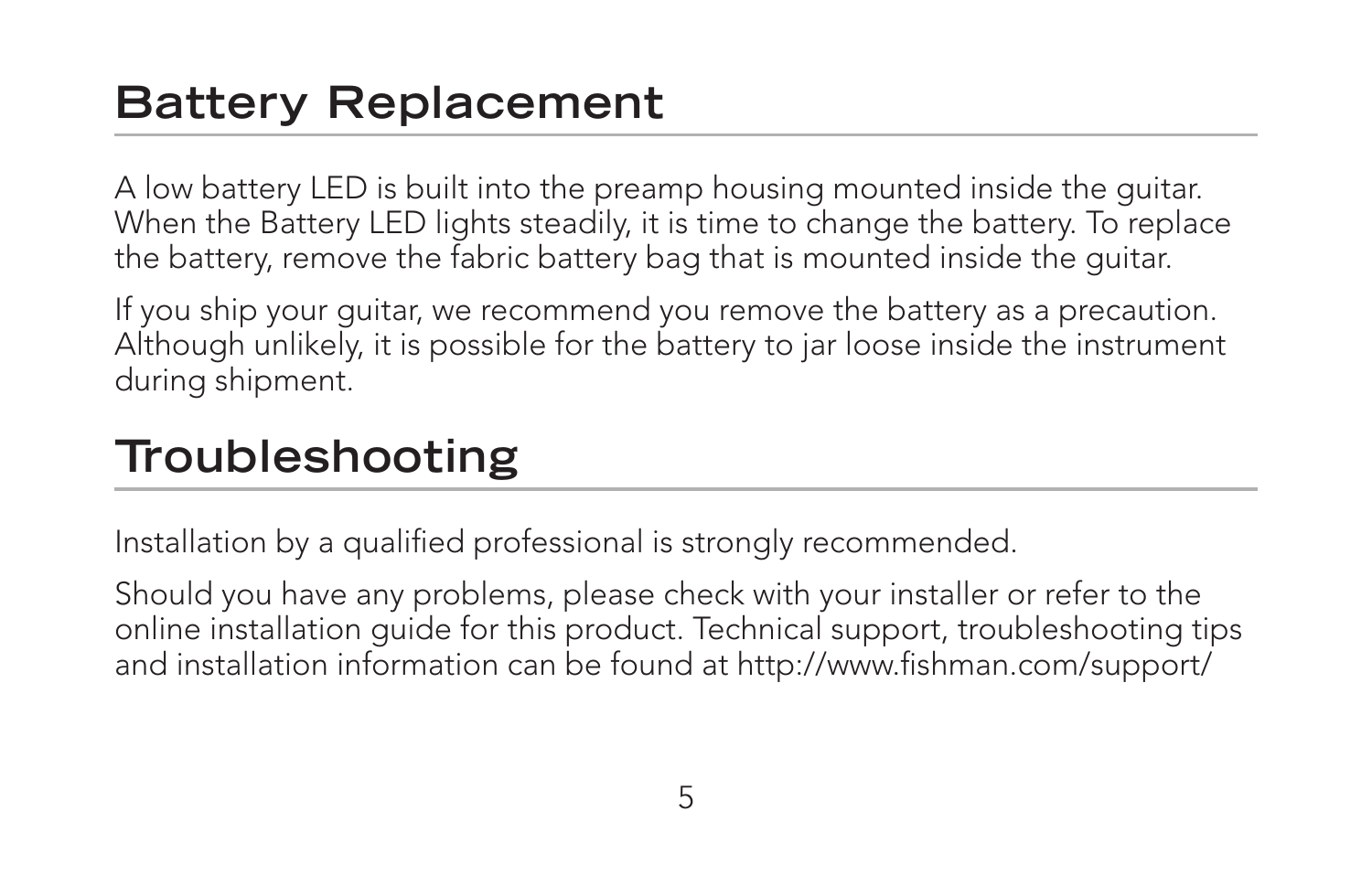#### LIFETIME LIMITED WARRANTY

Fishman Transducers Inc. products ("Product") are warranted to the original consumer purchaser to be free of defects in materials and workmanship under normal use and service. Parts and labor are warranted for a period of one (1) year from the date of purchase. If the Product fails to function properly due to defects in materials or workmanship during the first year warranty period, Fishman Transducers Inc. ("Fishman"), at its option, will repair or replace the Product, with no charge for labor or materials. If the Product fails to function properly due to defects in materials or workmanship after one (1) year from the date of purchase, Fishman will repair the Product with no charge for materials, however repairs will be subject to applicable labor and freight charges determined by Fishman at their sole discretion. Fishman may also choose to replace this product or part of this product with a substitute, in lieu of repair, in exchange for quoted labor charges. This warranty applies only if the Product is sold and delivered within the U.S. by an authorized Fishman Dealer. For customers outside the U.S., Fishman products are warranted only by the terms of Fishman's authorized regional distributor. Please contact the dealer where you purchased your product for more information.

EXCEPT AS SPECIFICALLY PROVIDED IN THIS DOCUMENT, THERE ARE NO OTHER WARRANTIES, EXPRESSED OR IMPLIED, INCLUDING, BUT NOT LIMITED TO, IMPLIED WARRANTIES OF MERCHANTABILITY OR FITNESS FOR A PARTICULAR PURPOSE. IN NO EVENT SHALL FISHMAN BE LIABLE FOR LOSS OF PROFITS OR INCIDENTAL, IN-DIRECT, SPECIAL, CONSEQUENTIAL OR OTHER SIMILAR DAMAGES ARISING OUT OF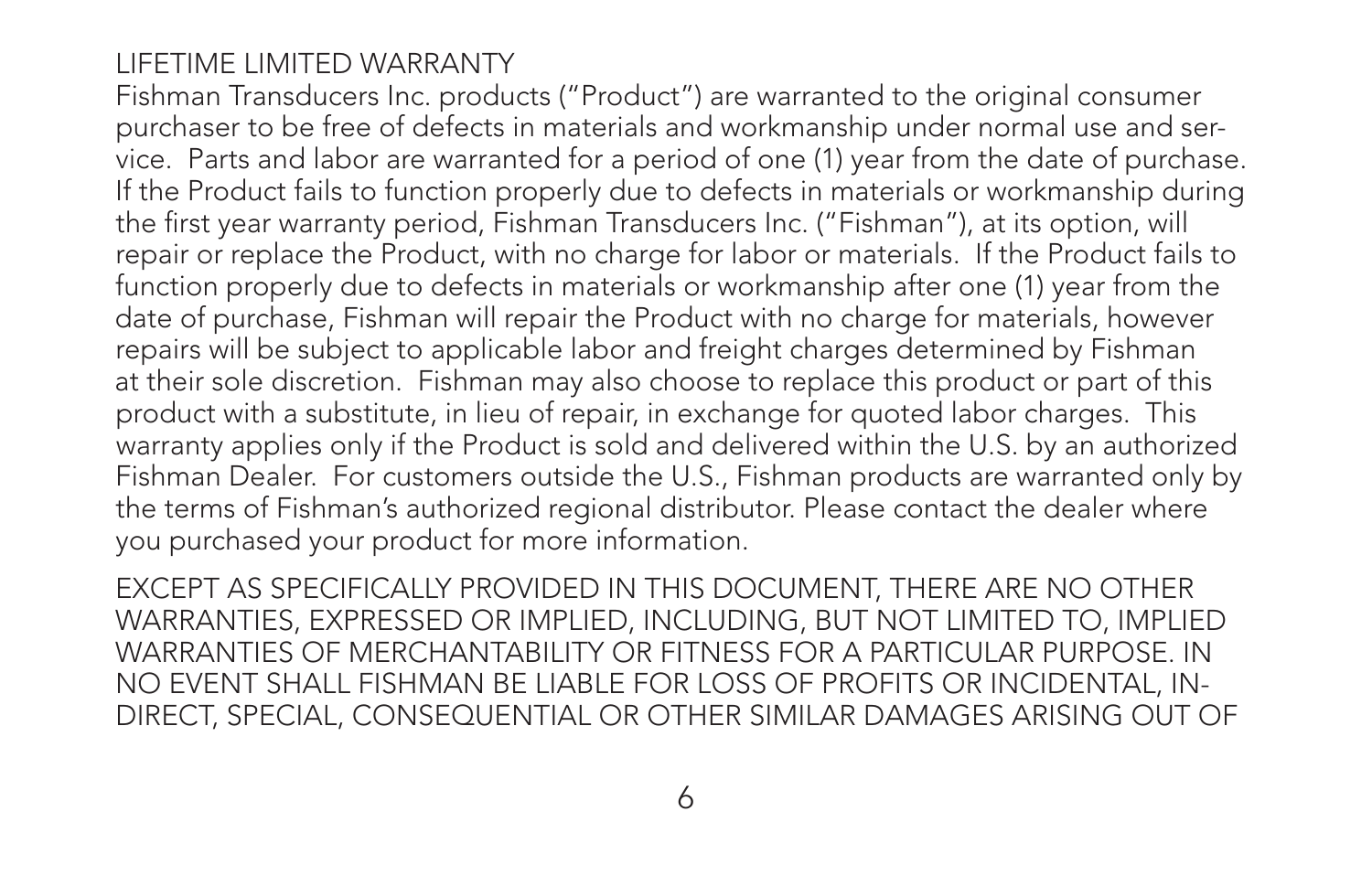ANY BREACH OF WARRANTY OR OTHER OBLIGATION CONTAINED IN THIS DOCU-MENT. THE WARRANTY CONTAINED HEREIN SHALL NOT APPLY IF THE SERIAL NUM-BER IS DEFACED OR REMOVED OR THE PRODUCT HAS BEEN DAMAGED BY ALTER-ATION, MISUSE, ACCIDENT, NEGLECT OR USE WITH UNAUTHORIZED ATTACHMENTS.

### TERMS OF WARRANTY SERVICE

Warranty service and repairs are to be made only at the Fishman factory. Unauthorized repairs will void this warranty. The customer must contact Fishman Service & Support and obtain a Return Merchandise Authorization number (RMA) before delivering the product to Fishman, freight prepaid. Product repaired during the first year warranty period at the Fishman factory will be returned to the customer via UPS ground freight, prepaid by Fishman to any location within the continental United States. Product repaired after the first year warranty period at the Fishman factory will be returned at customer expense. Product returned to Fishman that is not covered by the terms of this warranty will be serviced only after payment is arranged.

EU DECLARATION OF CONFORMITY CE HEREBY, FISHMAN DECLARES THAT THIS MATRIX INFINITY ONBOARD PREAMP IS IN COMPLIANCE WITH THE ESSENTIAL REQUIREMENTS AND OTHER RELEVANT PRO-VISIONS OF DIRECTIVE 20014/30/EU. THE DECLARATION OF CONFORMITY CAN BE FOUND AT WWW.FISHMAN.COM/SUPPORT.